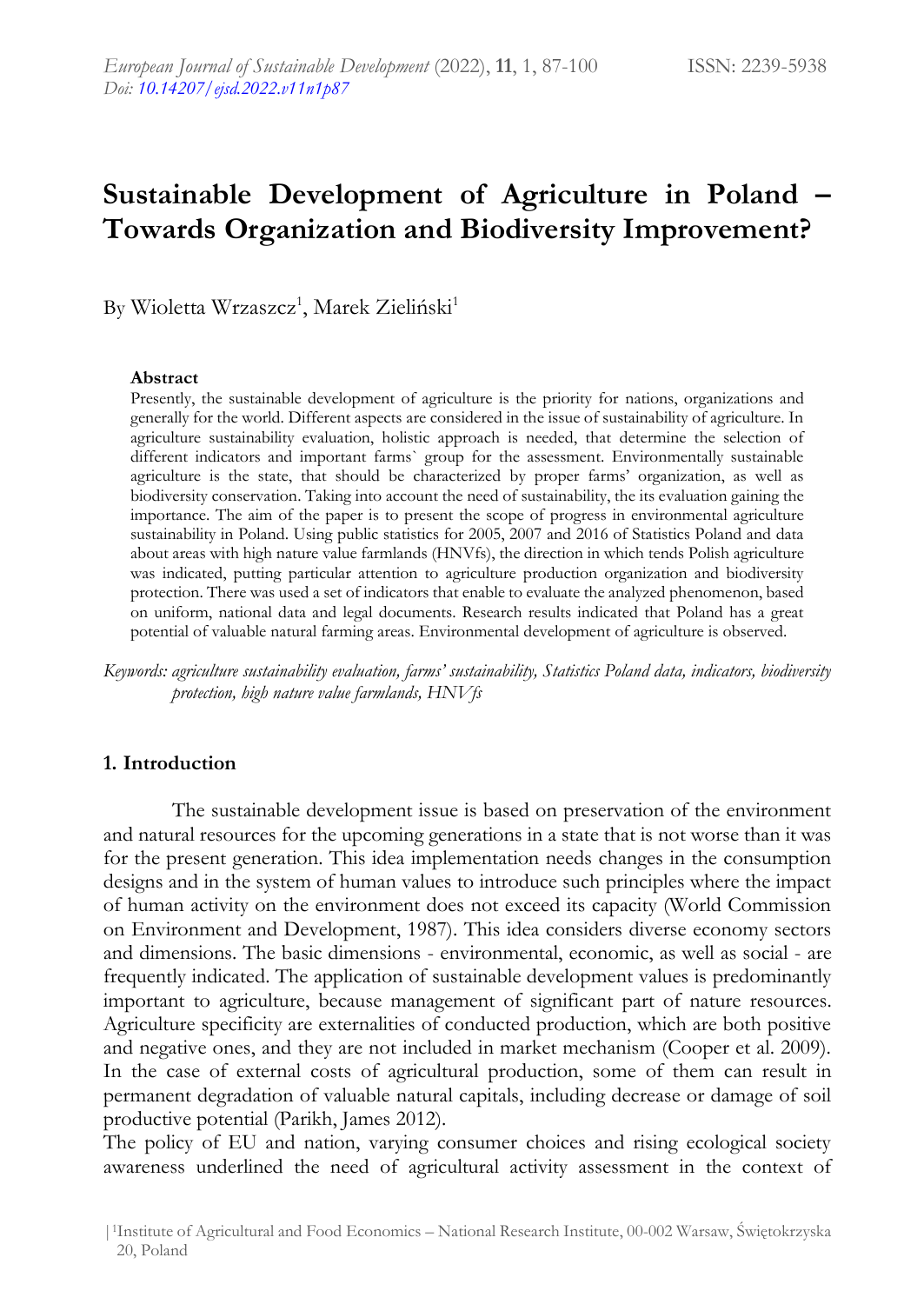sustainability (Jonsson 1980). Agricultural practices can be evaluated at different levels of the sector, e.g. regional, farm or even the field. Each level of evaluation is similarly significant and effects created at one level are reflected in another (Loon et al., 2005). The way in which farms are organized mainly defines agricultural sector sustainability. According to the idea of sustainable development, every unit should feel obliged to take care of nature and conduct activity according safe rules for the environment (van Huylenbroeck et al. 2004). Practices are unfortunately different. Externalities of human production usually are not taken into account in the microeconomic approach of farmers. Therefore, this leads to a divergence between goals defined by the economic unit  $-e.g.$ farmer and society (Zegar, 2010).

Evaluation of farms' environmental sustainability requires defining and specifying the scope of research, based on the research premises as well as policy needs (formal requirements) (Lankoski, Thiem 2020; Pacini et al. 2015). Organization of agricultural production is particularly important for farm's environmental sustainability. The phenomenon is differently defined and next variously measured by researches. Based on the previous research on farms' environmental sustainability, we can summarize, that the main requirement of sustainable farm is soil potential maintaining (it is elementary basis of agricultural production conducting and important element of the nature), while the leading principle of production is appropriate use of crop rotation and fertilization, properly to the resident conditions of the environment (Wrzaszcz 2018a).

The environmental sustainability of farm is described by activities directed to biodiversity conservation as well. Agricultural practices determine the state of biodiversity (Cooper et al. 2009). It should be emphasized that agriculture is one of the main threats to biodiversity in the EU, in particular as a result of intensification and land abandonment on less favored soils (Henle et al. 2008; EEA 2019). The continuing decline of many natural habitats related to agriculture indicates the need for greater efforts to preserve and enhance biodiversity on these areas. For the protection and enrichment of biodiversity, the role of farms conducting extensive agricultural production surrounded by valuable components of the natural environment is particularly important (Jadczyszyn, Zieliński 2020). Legal rules of the EU underline the importance of agricultural areas for the environment protection. The example of these areas are High Nature Value farmlands (HNVfs), which have particular impact on stopping biodiversity losses in the EU (Strohbach et al.2016). HNVfs are areas where extensive agriculture production is associated with a high share of natural and structural features of landscape, e.g. permanent grasslands, agricultural wastelands, water reservoirs, forests, schrubs, wetlands and the occurrence rare of flora and fauna species in the scale of Europe and the world (Parrachini et al.2008). It should be noted that the HNVfs indicator is expressed as the share of Utilized Agriculture Areas (UAA) with high nature value in total UAA (sector level), that is one of 32 agroenvironmental indicators. Those indicators were developed by EUROSTAT. HNVf indicator is one of 45 context indicators to monitor environmental actions effects under the current CAP (2014-2020) (Zomeni et al. 2018; EC 2017a i EC 2017b).

The accession of Poland to the EU in 2004, resulted in preparation of programs supporting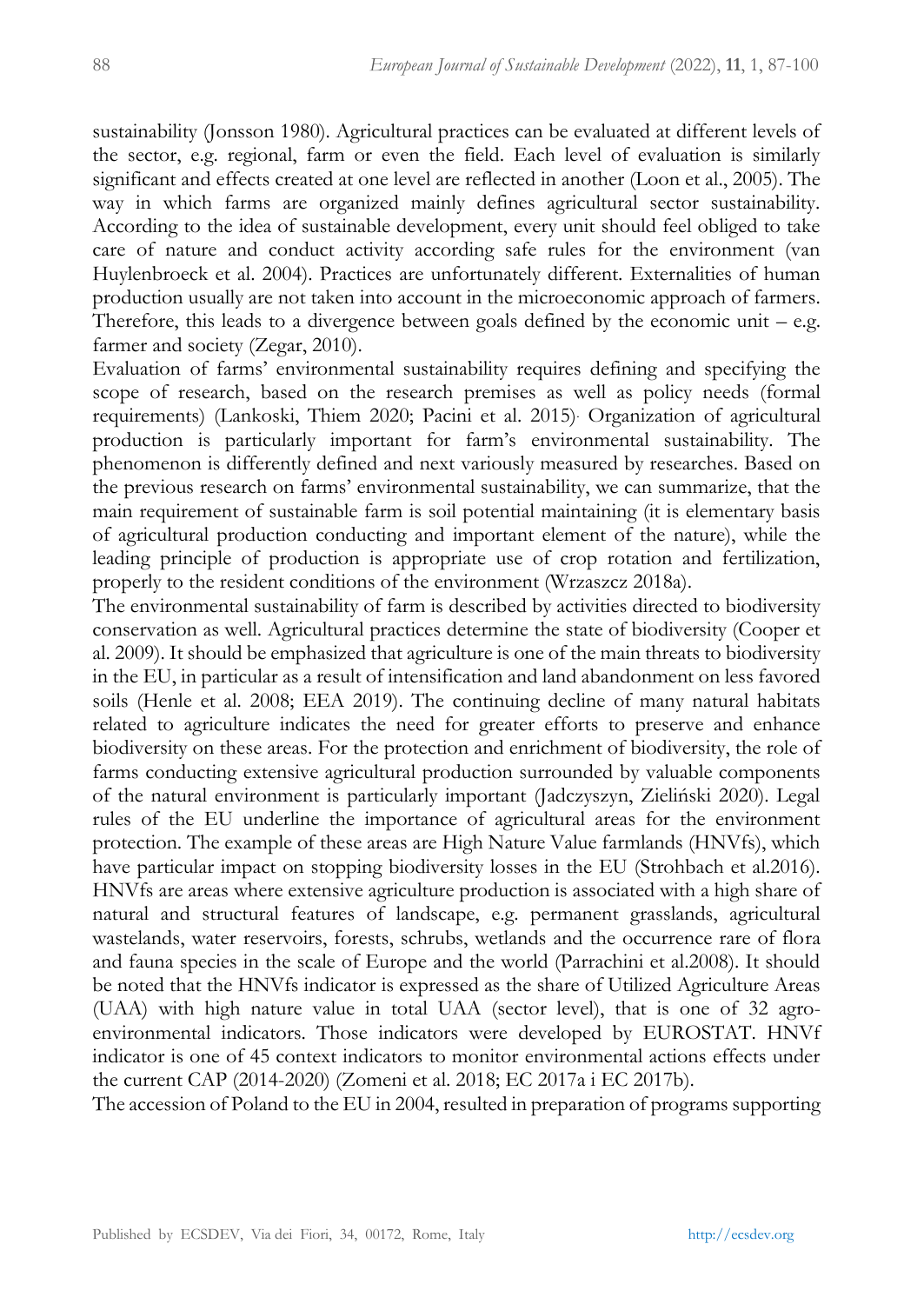agriculture development<sup>1</sup>. Many instruments were prepared to improve agricuture environmental (and not only environmental) sustainability. New law, adjusted to European circumstances, promoted farms' reorganization towards sustainability, in the form of restrictions, bans, dictates and finally financial stimulus as the remuneration for beneficial practices. All those activities aimed also to the improvement of farmers' economic situation, that determines their competitiveness (Ministry of Agriculture and Rural Development, 2018). In scope of pro-environmental organization of farms, the role of agri-environmental-climatic measures, support to organic production and biodiversity protection in especially valuable areas e.g. HNVfs or included in the international network of Nature 2000 was emphasized.

The next period of the Common Agricultural Policy (CAP) programming is going on. Each Member State is preparing the measures of agriculture development. The new period of agriculture support, 2020+, according to European Commission should be more ambition and effective in the scope of environment protection. The future CAP will play a important role in rising agriculture sustainability, while the environmental measures, climate change action and rural viability improvement will be particularly important to ensure safe and high quality food (EC, 2019). The Strategy of European Green Deal indicates precise purposes that should be mainly achieved in the perspective 2030 per each Member State (EU 2019a). Taking into consideration social needed, growing environmental awareness of society and policy support of agricultural production – past and the planned policy focused on respect to the environment and biodiversity, there is the need of identification and evaluation of the achievements to date, including the effects of farms` sustainability concerning their production organization development and assessment of agricultural areas with high biodiversity protection expressed in the current area of HNVfs in Poland.

To state in which way agriculture aims, the environmental sustainability measurement should be precise. Agriculture sustainability measurement is very composite. Many attempts in this field, using a diversified approaches have not resulted in uniform indicator set to sustainability measurement<sup>2</sup>, including agricultural sector<sup>3</sup>. The problem is connected with different and not comparable data sources, very often not representative and prepared according different assumptions. This question validates a need to familiarize the theoretical deliberations with unified national data to suggest the methodology enabling international comparisons of agriculture, including different dimensions of agriculture sustainability.

The aim is to present the range of progress in environmental agriculture sustainability, which an important effect is the state of HNVfs in Poland. Using public statistics of Statistics Poland and data about domestic areas with high nature value, the course in which

<sup>1</sup> Rural Development Plan 2004-2006, Rural Development Programme 2007-2013 and Rural Development Programme 2014-2020 (Ministry of Agriculture and Rural Development, 2019).

<sup>2</sup> See e.g. (van Huylenbroeck, Durand (eds.), 2003; The Royal Society, 2009, van Loon et al. 2005; Toczyński et al., 2009; Wrzaszcz, 2014). The general indicators of sustainable development measurement are useful in agricultural sector evaluation in this scope, but the methodology requires adaptation to specificity of the analysed sector (e.g. OECD, 1999; CEC, 2000; EC, 2008).

<sup>&</sup>lt;sup>3</sup> The sustainability of agriculture is described by the farms, sustainability, although the latter does not exhaust the first.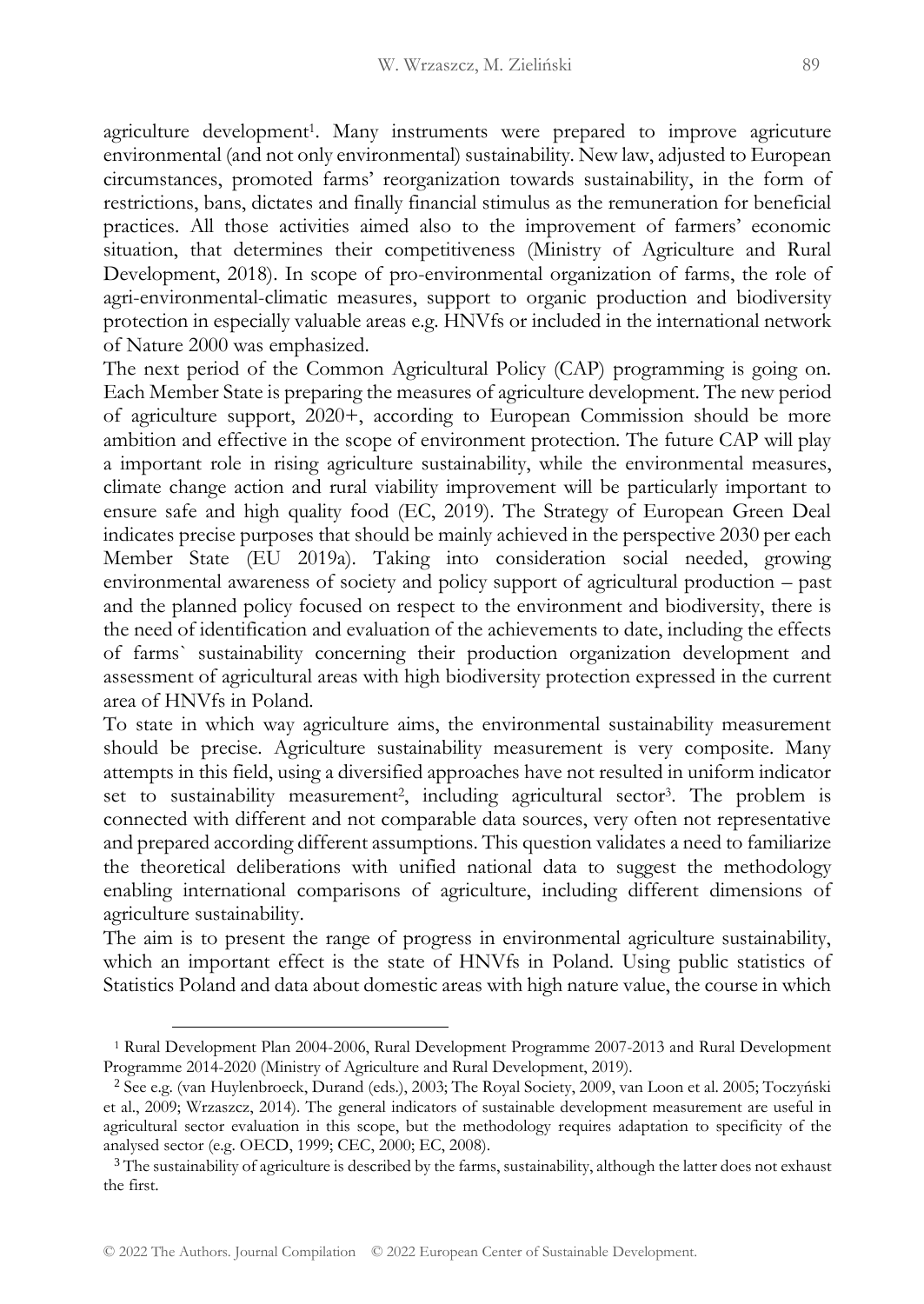agriculture tends was designated, putting attention to agriculture production organization and biodiversity protection.

## **2. Research Method**

In the research there were used statistical, public data of Statistics Poland accumulated after Farm Structure Survey. The Farm Structure survey was organized in 2005, 2007 and next in 2016. During the indicated statistical research, uniform methodology was used. It is particularly important issues, because the uniform methodology enable to conduct comparable analyzes in the longer period. In the case of sustainability evaluation, the direction of environmental development of agricultural production were indicated. The research covered the population of active individual farms with 1 ha or more of agricultural land maintained in GAEC rules, e.g. good agricultural and environmental condition<sup>4</sup>.

FSS research are carried out in each EU countries. The statistic results are aggregated in EUROSTAT data sources. The presented approach to FSS data use in evaluation of farms' environmental sustainability can be repeated in EU countries to comparable analysis preparation<sup>5</sup>. The used data bases allow to analyzed the whole sector<sup>6</sup>. The used data allowed for calculation the main important indicators informing about agriculture sustainability on the basis of agricultural holdings` population. Environmental sustainability of farms was measured using indicators corresponding with environmental production organization and biodiversity protection. The data scope, besides many positives, does not consume the scientific considerations. The average values of indicators for the agricultural sector were presented and farms' layout in this scope. The indicators used in the research<sup>7</sup>:

• Crops that depredate and reproduce soil in crop structure (% of arable land), putting attention to cereals and legumes crops – informs about crop rotation correctness and agronomic diversity.

• Winter vegetation cover (% of arable land) is the indicator of land protection assessment in winter period.

• Livestock density on agricultural land (Livestock Units/ha) $\delta$  – informs about livestock intensity; indicates environmental pressure derived from natural fertilization.

• Soil organic matter  $(t/ha$  of arable lane) – the balance, the is the effect of crop diversity and fertilization. Possessive values informs about regular improvement of the soil in humus.

<sup>4</sup> Farms with legal personality were eliminated from the research. More than 4 thousand farms in Poland owned to legal persons in 2016. Those farms cultivated 1,249 thousand ha, e.g. almost 9% of all agricultural land). Legal farms produced 2,314 million EUR of standard output, e.g. almost 10% of total value of the sector.

<sup>5</sup> Economic sustainability of Polish agriculture was the subject of research (see: Wrzaszcz, 2018).

<sup>&</sup>lt;sup>6</sup> In 2020 the Agricultural Census was conducted, but the first data will be available at the end of the 2021.

<sup>7</sup> Detailed description and significance description in the context of environmental sustainability was presented in: e.g.( Toczyński et al., 2013; Harasim, 2014; Wrzaszcz, 2014; Wrzaszcz 2018a).

<sup>8</sup> 1 LU is a conventional unit of farm animals with a mass of 500 kg. Tables with coefficients are presented in: (Toczyński et al., 2013).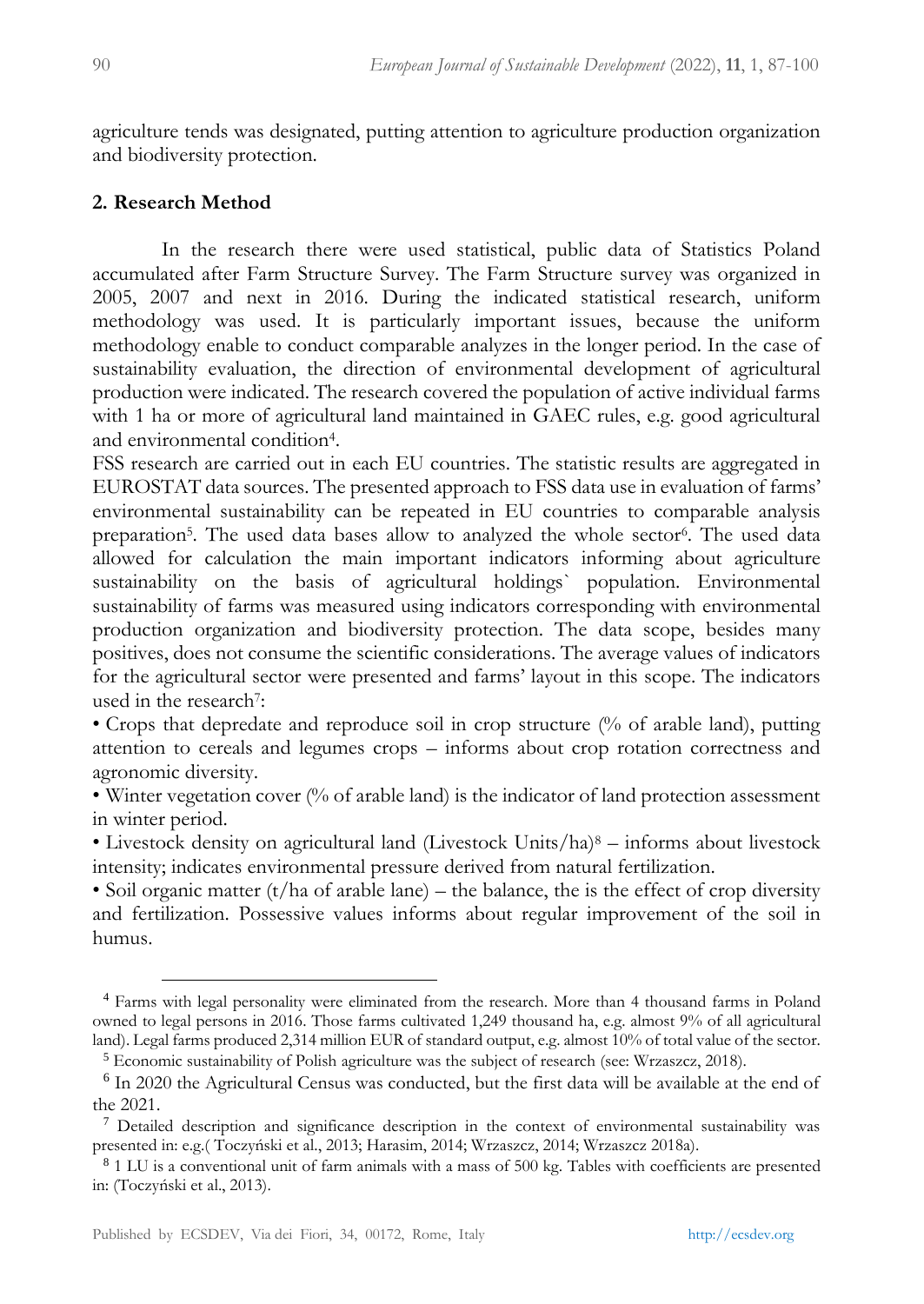• Macroelement balance (NPK kg/ha) - precise information on the intensity of agricultural production and potential threats to the environment.

• The specialized and mixed farms structure (applied the General Types of Farming, GTF classification, based on standard output (EUR thousand)<sup>9</sup>, that reflects farm's production and specialization orientation.

In this paper, the current state of HNVfs in Poland was indicated to determine the effects of changes taking place in agriculture in the context of sustainability. The concept of establishing HNVfs in the EU as an element of biodiversity and environmental protection on rural areas has been developed since the 90s of the last century (Andersen et al. 2003; Baldock et al. 1993; Paraccini et al.2008). The current HNVfs in Poland were designated in accordance to the EU guidelines contained in the document entitled: Working document. Practices to identify, monitor and assess HNV farming in Rural Development Plan 2014-2020 were the result of this concept (EC 2017a). According to the EU guidelines, a key feature of agriculture under HNVfs in Poland is extensive agriculture production, that is defined by low livestock density, the presence of permanent grasslands and a low share of cereals in arable lands. Moreover, characteristic feature of HNVfs is high variety of land cover, including the presence of agricultural wastelands, water reservoirs, schrubs, wetlands and forests which are often ecological corridors for wild animals (Paraccini et al.2008). In Poland, when designating these areas, the national natural conditions in rural areas were also taken into account (Fig.1).



*Fig. 1. Components of HNVfs in Poland Source: own study based on (Jadczyszyn, Zieliński 2020)*

In the first step, in order to designate HNVfs in Poland, the areas of Poland with extensive agricultural production were delimitated at the level of gmina10. In the second step, on the basis of findings of national agri-environmental experts appointed by the Ministry of Agriculture and Rural Development, the environmental components were indicated (Fig.

<sup>9</sup> Total standard production of farms is the sum of the values obtained for each agricultural activity on the farm by multiplying the coefficients of the standard output for a given activity and the number of hectares or number of animals; see (Goraj et al., 2012). Standard output is the mean of 5 years of production value that correspond with the region average situation.

<sup>&</sup>lt;sup>10</sup> In Poland there are currently 2477 gminas (The Statistics Poland 2021).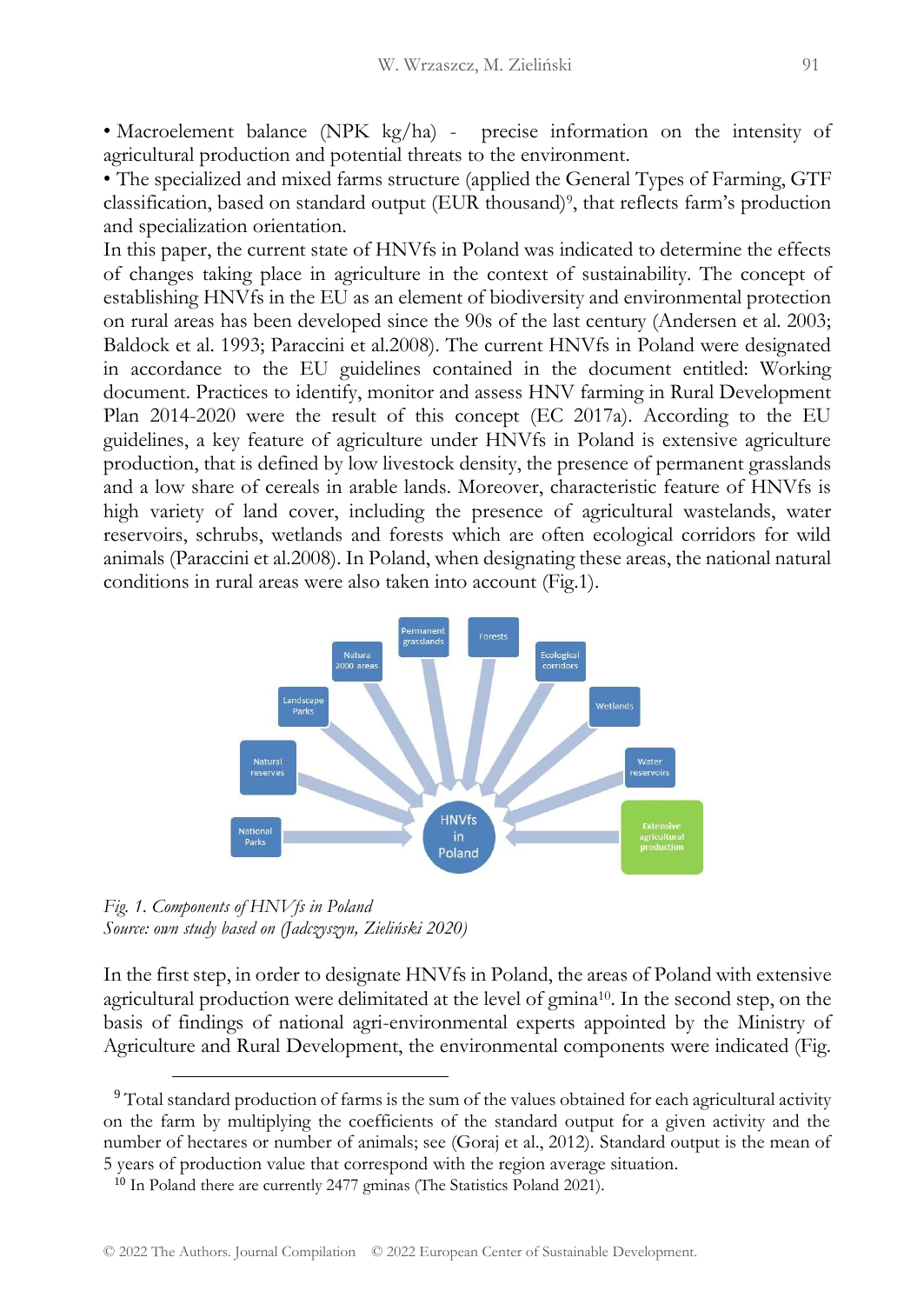1). Experts` weights - from 3 to 10 points - were assigned to each environmental component, that corresponded to the their status and function in keeping biodiversity in rural spaces (Matyka et al. 2019; Jadczyszyn, Zieliński 2020; Zieliński, Sobierajewska 2020).Then, in the third step, HNVfs were designated on the basis of areas indicated in the first and second step.

In Poland, three zones of HNVfs have been designated depending on the value of the environmental components located in the vicinity of extensive agriculture production. The analysis covered zones of HNVfs with the weight of the natural components in the range of 3-10; 3.5-10 and 4-10 points, named as HNVfs with moderate, high and exceptionally high nature value (Jadczyszyn; Zieliński 2020) (figure 2).



*Fig. 2. Diagram of HNVfs zones in Poland depending on the value of the environmental components located in the vicinity of extensive agriculture production Source: own study based on (Matyka et al. 2019; Jadczyszyn, Zieliński 2020; Zieliński, Sobierajewska 2020)*

It should be added that in Poland, the methodological approach of designating HNVfs is

close to approach used in Germany. In Germany, these areas are also divided into three zones with (1) exceptionally high natural value, (2) very high natural value, and (3) moderate natural value (Hünig, Benzler 2017; Benzler 2017).

In this paper, selected features of agriculture, including farms, were analyzed in areas (gminas) with high share (over 75%) of moderate, high and exceptionally high natural value of HNVfs in their total UAA, in comparison to gminas without these areas in Poland. For this purpose, data for 2017 and 2019 was used. There was used agricultural database of the Agency for Restructuring and Modernization of Agriculture (ARMA), which includes statistics for farms taking part in measures defined by the CAP 2014-2020. Besides, there was used data of the Institute of Soil Science and Plant Cultivation – State Research Institute in Pulawy (Poland) for 2017, concerning environmental aspect of agricultural production.

# **3. Research Results**

# **3.1 Environmental farms` sustainability - organizational aspect**

Organization of crop and livestock production determine farms' environmental effects. The significance of organization of agricultural production is connected with the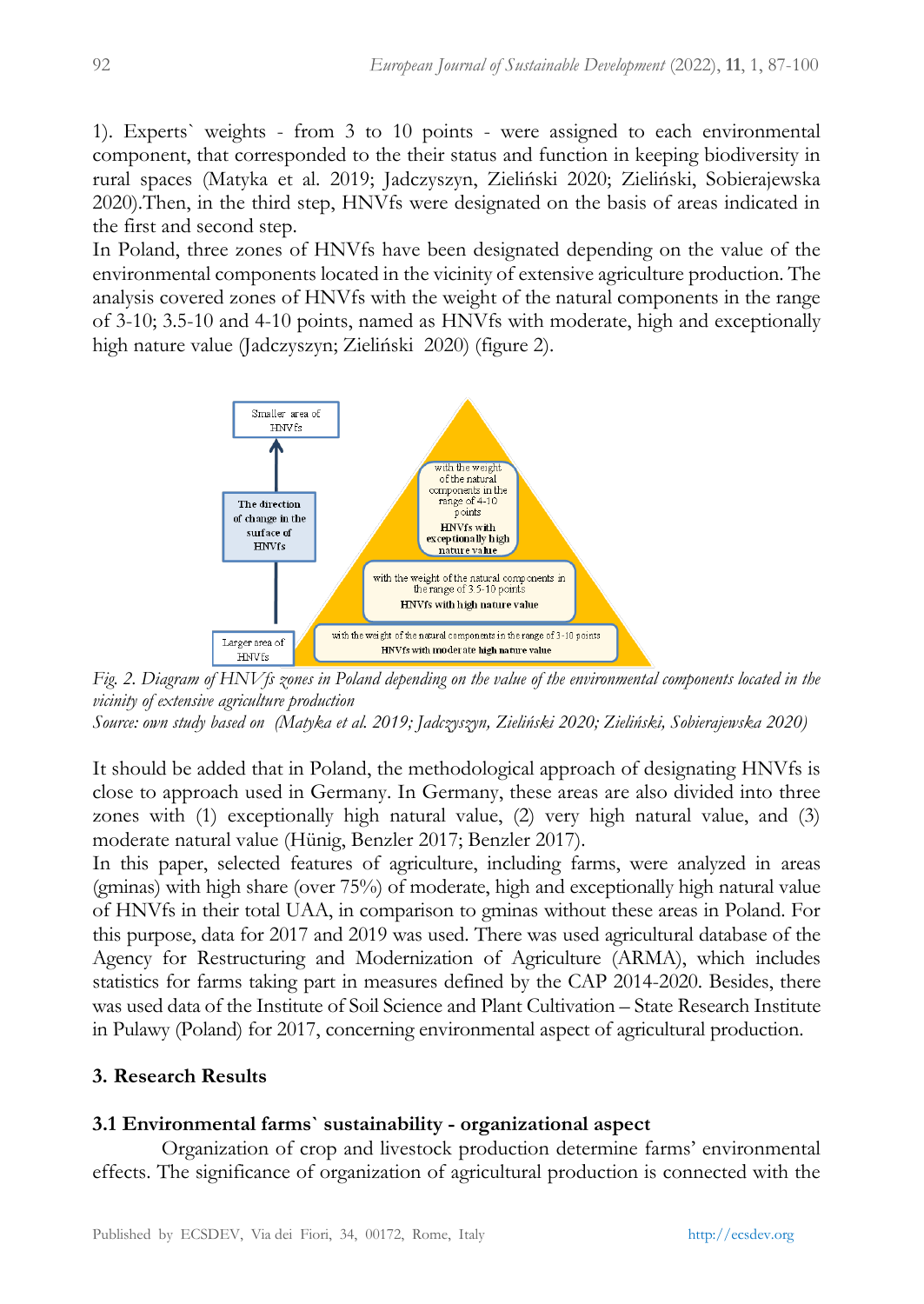soil management, as well as water and air pressure. The direct relation between agriculture and the state of environmental components is in principle the result of crop structure, livestock heads and density, fertilizers management, including the source (organic, natural or mineral) of selected macroelements. The main macroelements, that determine the agriculture productivity are: nitrogen, phosphorus and potassium (abbreviation: NPK). All those elements of farms' production organization corresponds with farms' specialization profile.

Sowings area in total, that was presented on the Fig. 3., was comparable in 2005 and 2016 – about 9,600 thousand ha was used in crop production. Taking into consideration crop influence on the soil organic matter, the most desirable are soil improving crops cultivated as the main crop (e.g. pulses for grain: edible and fodder, pulses mixes, fodder crops – papilionaceous, pulses, grasses, mixes, other), as well as catch crops (winter and spring ones). In the case of the first one crop group, the significant increase in the total surface of sowings was observed, above 50% during the period 2005-2016, but still it is the niche crop group in the sowing structure (c.a. 9% in 2016). Similar tendencies are observed in the case of catch crops, that surface was almost fourfold increased, but still the crops cover only 12% of sowing area of arable land. In the group of crops degrading the soil matter are included: root crops, vegetables, cereals, industrial crops. Cereals are the dominant crop group (78% in sowings), with the starting tendency to decrease. It is worth to add, that about the half of the surface of cereals and industrial crops are winter varieties, that provide winter cover and protection against e.g. erosion.



*Fig. 3. Crop sowings (in thousands of ha) according to the soil organic matter impact Source: own calculations based on Statistics Poland 2005 and 2016 of FSS research.*

Next to crop production, livestock production direction determines relations between agriculture and environment. Taking into account the considered years, there was observed a reduction in animal population by 8%. Livestock population decreased from 6.4 to 5.9 million LU. At the same time, many farms removed animal production. About 43% of agricultural holdings withdrew from livestock activity. The observed tendencies can result in environmental components state because of natural fertilization reduction and the advanced dependency on chemical and mineral means of production, that determine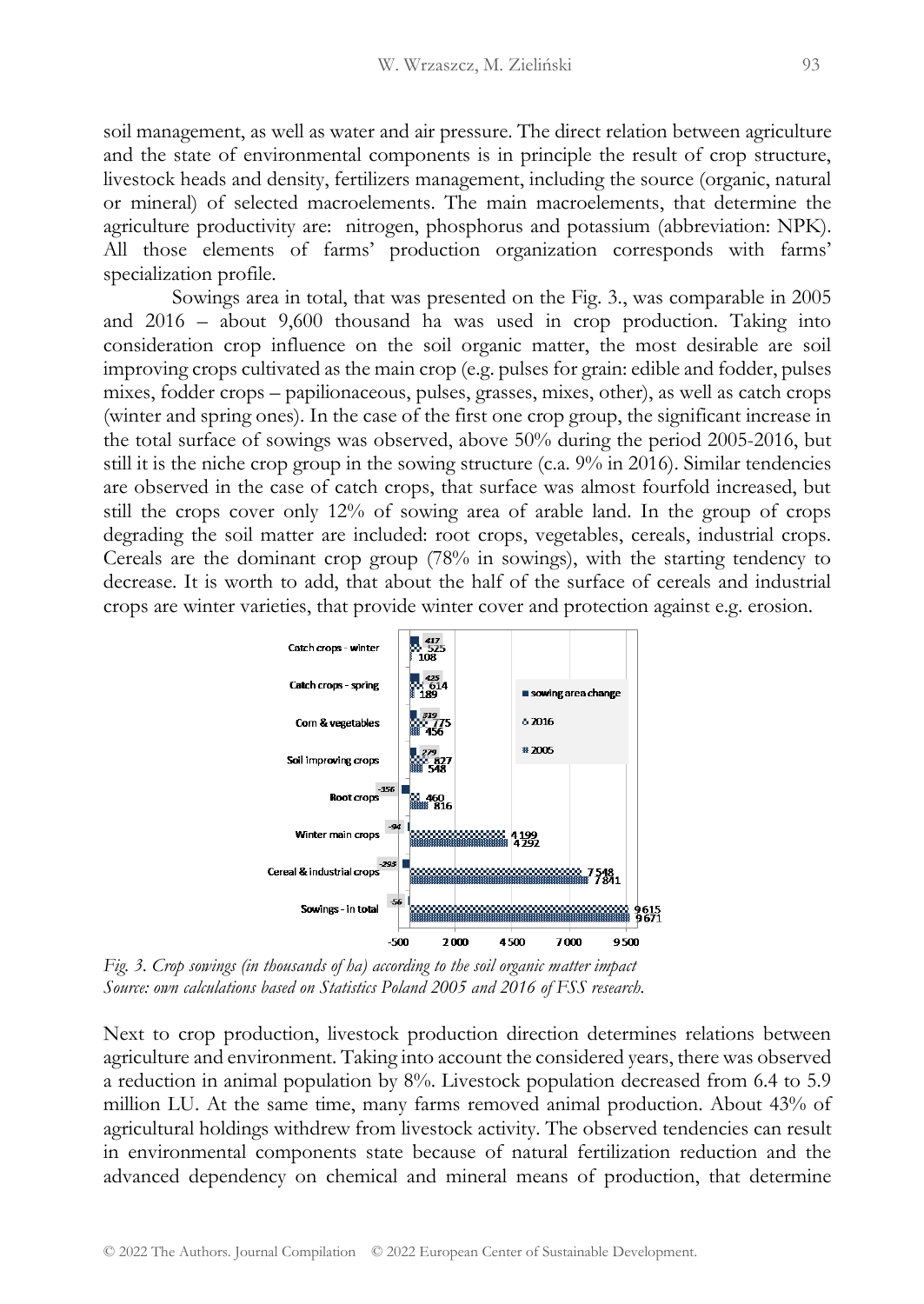agriculture productivity. Presently the half of farms in Poland is focused only on crop production, that informs about the scale of described problem.

The dominant livestock activity is cattle rearing (with small increase in heads  $-4\%$ ). On the second place in livestock population are pigs, but in this sector significant decrease took place in the period 2005-2016 (reduction of population about 46% of LU). Poultry, although is the third livestock sector, dynamically grows, that is the effect of industrial farms development (33% increase of poultry population, Fig. 4). Other sectors, such as goats, sheep and horses practically become extinct, although their environmental and landscape values.

Selected indicators of environmental sustainability of agricultural sector and farms inform about the progress in the scope of soil protected based on the improvement of the average values of such indicator as: winter vegetation cover, crop diversity that is correlated with cereals decrease, balance of the soil organic matter (Wrzaszcz 2018a). The problematic issue is decreasing livestock density and very low values of P and K balances, that indicate the soil depletion in accumulated macroelements (Table 3). The main reason of such results is natural fertilization decrease. The other question is farms structure according to the fulfilment the recommended levels of analyzed indicators. The positive observation is that more farms is characterized by crop diversity and above zero soil organic matter balance. On the other hand, in the analyzed period was observed decreasing population of farms with proper winter vegetation cover and optimal NPK balances, that are still the challenge for the farms.



*Fig. 4. Livestock population (in thousands of Livestock Units, LU) Source: own calculations based on Statistics Poland 2005 and 2016 of FSS research.*

|  |  |  | Tab. 3. Environmental indicators of agricultural production - the average values for           |  |  |  |
|--|--|--|------------------------------------------------------------------------------------------------|--|--|--|
|  |  |  | agricultural sector and percentage of farms with recommended values of indicators <sup>1</sup> |  |  |  |

|                                           | Average values              |       | Change in                         | Sustainable farms       |       |
|-------------------------------------------|-----------------------------|-------|-----------------------------------|-------------------------|-------|
| No. Indicator                             | of indicators               |       | average indicator                 | percentage <sup>2</sup> |       |
|                                           | 2005/2007 <sup>3</sup> 2016 |       | value $\frac{\gamma_0}{\gamma_0}$ | 2005                    | 2016  |
| Winter vegetation cover $(\%)$            | 49.00                       | 53.00 | 8.16                              | 65.25                   | 61.08 |
| 2 Cereals in crop structure $\frac{0}{0}$ | 76.95                       | 70.44 | $-8.47$                           | 27.67                   | 29.92 |
| 3 Livestock density (LU/ha)               | 0.49                        | 0.45  | $-8.72$                           | 98.72                   | 97.76 |
| 4 Balance of organic matter (tone/ha)     | 0.09                        | 0.23  | 155.56                            | 55.08                   | 71.76 |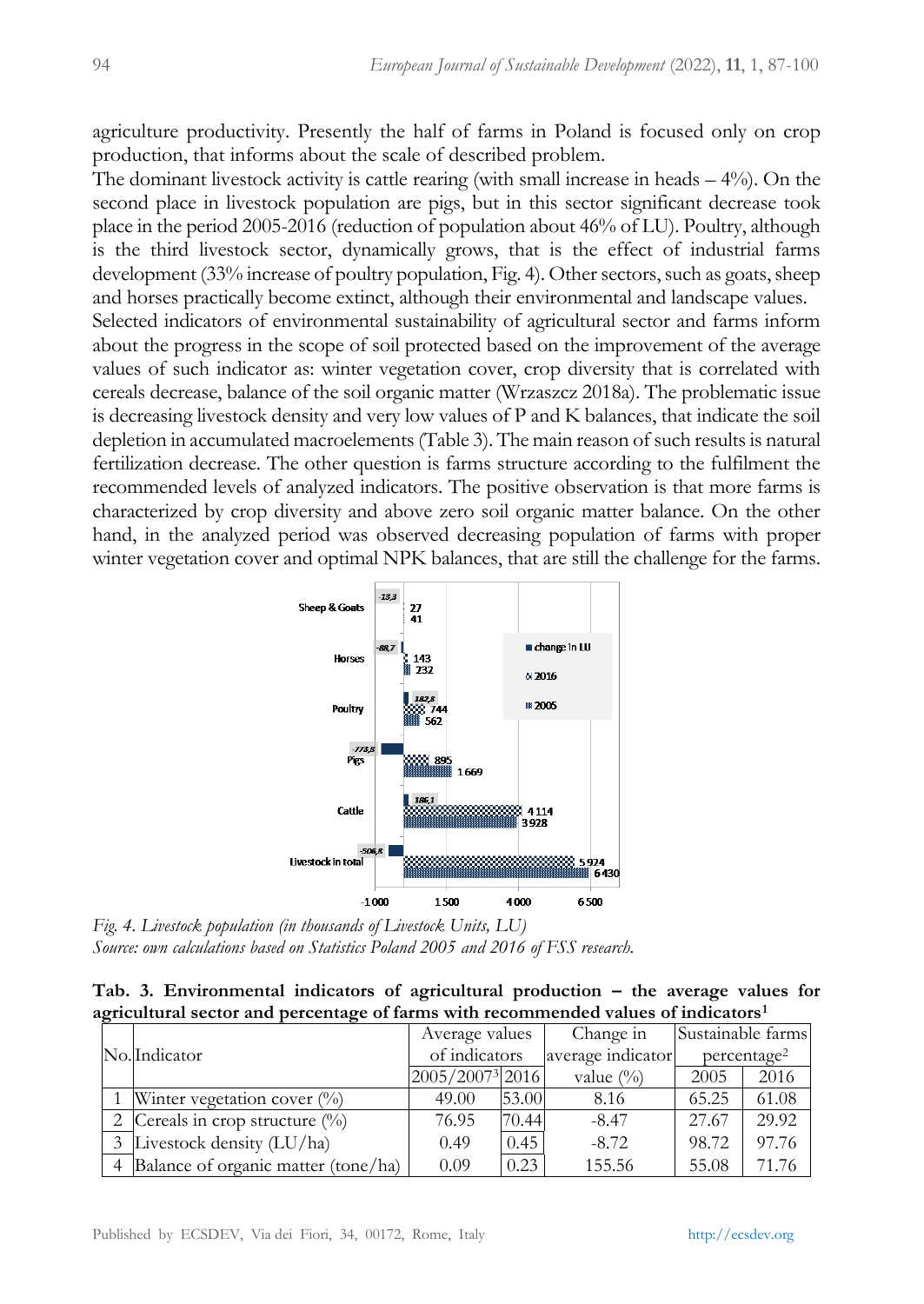|                                      | Average values  |         | Change in                         | Sustainable farms       |      |
|--------------------------------------|-----------------|---------|-----------------------------------|-------------------------|------|
| No.Indicator                         | of indicators   |         | average indicator                 | percentage <sup>2</sup> |      |
|                                      | 2005/20073 2016 |         | value $\frac{\gamma_0}{\gamma_0}$ | 2005                    | 2016 |
| 5 Nitrogen (N) balance (kg/ha) $3$   | 43.78           | 32.97   | $-24.69$                          | 8.52                    | 5.46 |
| 6 Phosphorus (P) balance (kg/ha) $3$ | 5.73            | $-0.38$ | $-106.63$                         | 9.66                    | 7.14 |
| Potassium (K) balance (kg/ha) $3$    | 8.24            | $-0.45$ | $-105.46$                         | 3.73                    | 2.45 |

<sup>1</sup> Recommended values for indicator 1:  $\geq$ 33% of arable land; 2.  $\leq$ 66%, 3.  $\leq$ 2LU/ha agricultural land; 4.  $\geq$ 0 t/ha of arable land; 5,6,7. Diversified in regional dimension (kg/ha).

<sup>2</sup> 100% - all farms with field crops (concerned indicator no 1, 2, 4), with agricultural land (3, 5, 6, 7).

<sup>3</sup>Nutrient management was included in the FSS research in 2007 and 2016.

*Source: own calculations based on Statistics Poland 2005, 2007<sup>3</sup> and 2016 of FSS research; Wrzaszcz 2018a.*

Organization of farms determines their typology, that is the effect of structure and the level of agricultural standard output possible to obtain from all conducted activities (Bocian, Cholewa, Tarasiuk 2013). The Fig. 5 indicates the specialization of Polish farm in crop production. This type of farms is more and more popular (in 2016 – 64% all farms were specialized in crop production). Narrow specialization in production of crops needs substantial activities to ensure the designated environmental sustainability. The examples of such practices are as following: organic fertilizer use such as cereal straw; as well as cultivation of crops that improve organic matter). At the same time, mixed farms, especially with livestock production, as well as specialized in livestock production are not numerous groups, additionally reduced over the analyzed period (in 2016 – appropriately 20% and 14% of total farms were qualified to those farming types). In the case of mixed farms with crop production, the number decreases, that informs about the process of farms' specialization, which indicates agricultural production simplification at the farm level. The consequences of such processes can be observed in fertilizers economy, that goes towards mineral fertilizers market because of limitation of natural fertilization of livestock origin.



\* EU farms typology; specialized in: I. field crops, II. horticulture, III. permanent crops, IV. rearing grazing livestock, V. rearing granivores, non-specialized with mixed: VI. crops, VII. livestock, VIII. crops and livestock.

*Fig. 5. Farms' typology\* – specialization scope and direction (number of farms in thousands) Source: own calculations based on Statistics Poland 2005and 2016 of FSS research.*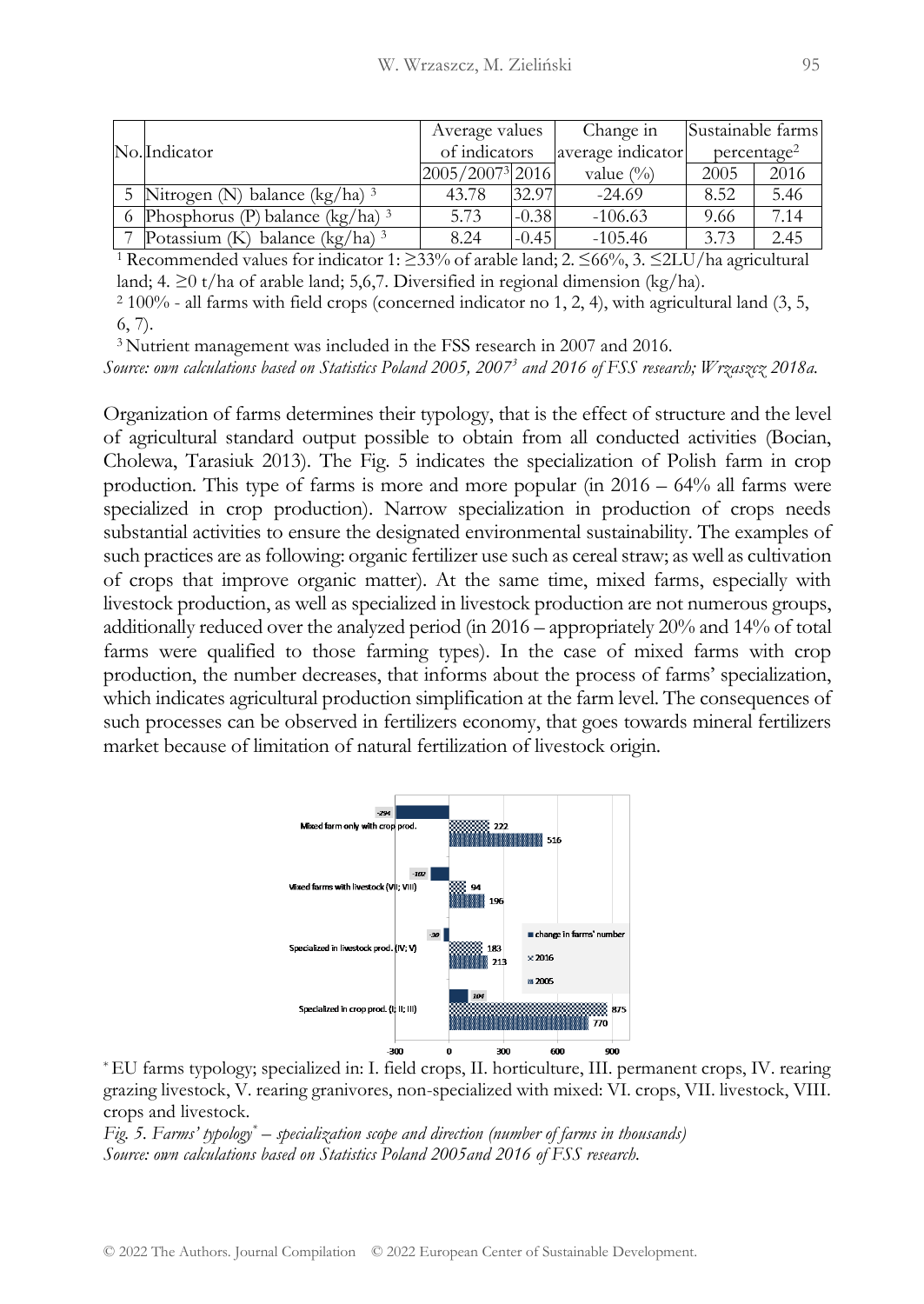### **3.2 Biodiversity protection as a determinant of agriculture sustainability**

According to current findings of the European Commission, the EU will continue to strengthen future contribution of agriculture to landscape and biodiversity protection. In the first place, it is announced by "A farm to fork strategy for a fair, healthy and environmentally – friendly food system" and "EU Biodiversity Strategy for 2030", which are the part of the European Green Deal strategy (EC 2020a; EC 2020b). In this context, the role of the EU agriculture in protecting landscape and biodiversity of rural areas with particularly high natural value (HNVfs) becomes especially important. Poland currently has a significant potential of HNVfs. Depending on the value of the environmental components located in vicinity of areas with extensive agriculture production, the area of all HNVfs ranges from 1.9 to 4.1 million ha of UAA and contains from 12.5 to 27.1% of UAA in Poland (table 4).

| HNVfs in Poland with natural value: | <b>HNVfs</b>   | share of HNVfs<br>in total area of UAA |  |  |  |  |  |
|-------------------------------------|----------------|----------------------------------------|--|--|--|--|--|
|                                     | in millions ha |                                        |  |  |  |  |  |
| moderate                            |                | 27 1                                   |  |  |  |  |  |
| high                                |                | 16.0                                   |  |  |  |  |  |
| exceptionally high                  |                | 19 5                                   |  |  |  |  |  |
|                                     |                |                                        |  |  |  |  |  |

#### **Table 4. Area and share of HNVfs in total UAA in Poland**

*Source: own study based on (Jadczyszyn, Zieliński 2020) and (Matyka et al. 2019).*

From the Polish agriculture sustainability point of view, establishing selected features of gminas with high share and degree of value of HNVfs is extremely important. Taking into account above, selected characteristics of gminas with share over 75% of HNVfs in UAA were presented, in the division of three separate zones, due to different degree of their environmental value. Those data were analyzed in comparison to characteristics of gminas without HNVfs (table 5).

In gminas with high share of HNVfs, with increase of their value, the average area of farms' UAA increase. It should be added, that in the case of gminas with a high and exceptionally high nature value, average area of farms` UAA is higher than in gminas without HNVfs, while the Index of Valorization of Agricultural Production Space is  $lower^{11}.$ 

In gminas with a high share of HNVfs, compared to gminas without such areas, there is a much greater share of three basic components of the natural environment: permanent grasslands, forests and water reservoirs. In gminas with high share of exceptionally high nature value, share of forests and water reservoirs in total area is the highest. Different situation is in permanent grasslands – their share in UAA is the highest in gminas with high share of high nature value, then in gminas with high share of exceptionally high nature value, and the lowest in gminas with high share of moderate nature value of HNVfs. However, it should be emphasized that permanent grasslands – next to forests and waters reservoirs – also fulfill many valuable natural functions. They are a habitat for a variety of flora and numerous bird species, play an important role in protecting against erosion and retain water in the soil profile, and they also reduce greenhouse gas emissions from

<sup>&</sup>lt;sup>11</sup> The Index of Valorization of Agricultural Production Space is a domestic index that is used to measure environmental conditions of agricultural areas in Poland (Jadczyszyn et al. 2013).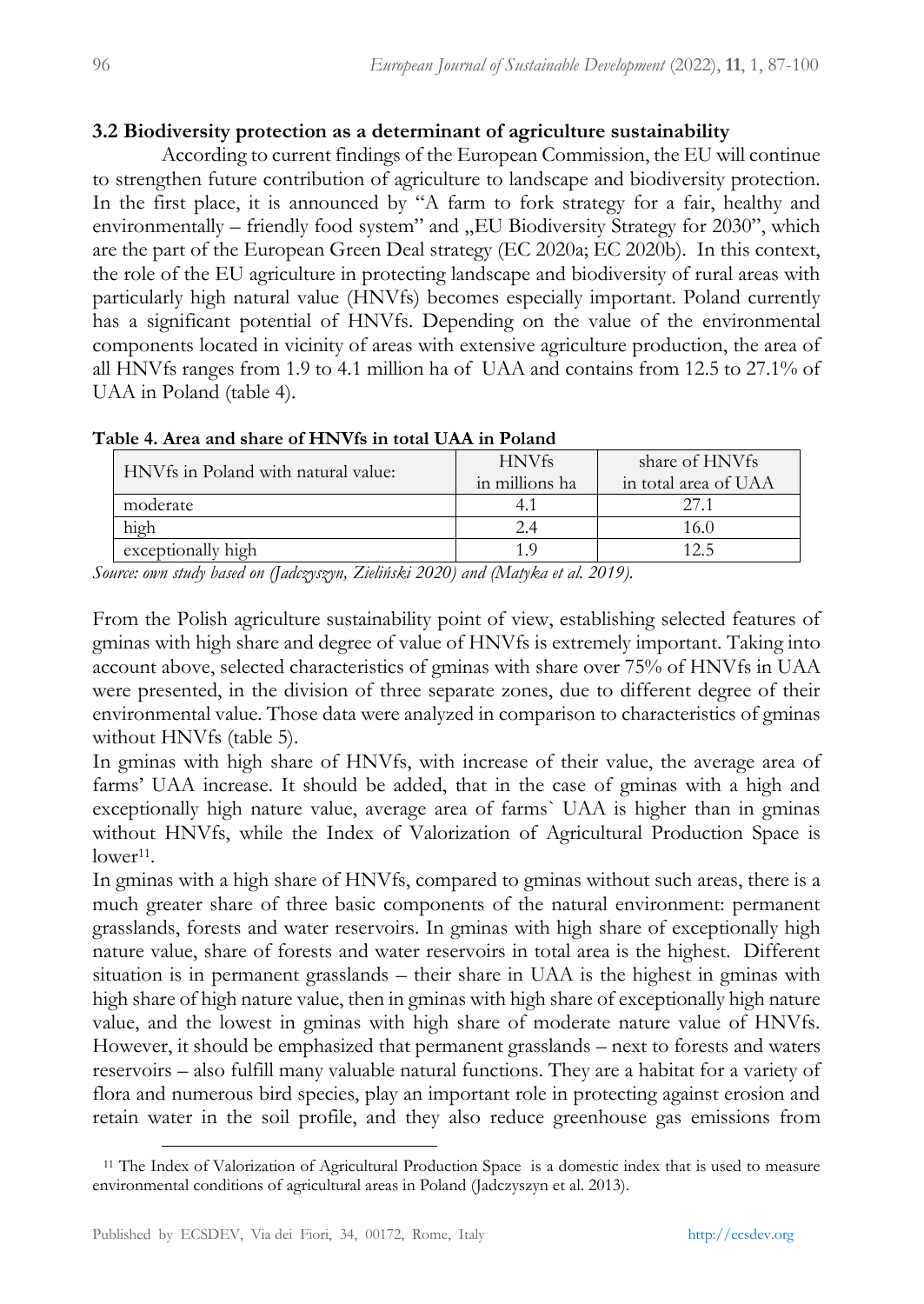agriculture through carbon sequestration in the soil.

In addition to presence of value components of the natural environment, an important criterion of delimitation of HNVfs in Poland - in accordance to the EU guidelines – is presence of extensive agriculture production, which an important element is low stocking density per 1 ha of UAA. It turned out that in gminas with increase value of HNVfs, stocking density decrease from 0.45 to 0.34 LU/ha of UAA. Stocking density in gminas without HNVfs is higher and amount to 0.48 LU/ha of UAA (table 5).

| Table 5. Selected characteristics of gminas depending on natural value of HNVfs zones in |  |
|------------------------------------------------------------------------------------------|--|
| Poland for 2017 and 2019 year                                                            |  |

|                                                        |              | Gminas with HNVfs over 75% in |        |               |  |  |
|--------------------------------------------------------|--------------|-------------------------------|--------|---------------|--|--|
|                                                        | Gminas       | UAA:                          |        |               |  |  |
|                                                        |              | Without Moderate              | High   | Exceptionally |  |  |
|                                                        | <b>HNVfs</b> | Nature                        | Nature | high nature   |  |  |
|                                                        |              | value                         | value  | value         |  |  |
| Index of Valorisation of Agricultural Production       | 69.9         | 57.1                          | 56.6   | 56.3          |  |  |
| Space $(points)^1$                                     |              |                               |        |               |  |  |
| Average UAA per farm (ha) <sup>2</sup>                 | 11.6         | 9.5                           | 12.1   | 12.3          |  |  |
| Permanent grasslands in potential UAA (%) <sup>3</sup> | 15.5         | 33.9                          | 37.3   | 34.8          |  |  |
| Forests in total area $(\%)^4$                         | 17.5         | 42.2                          | 50.7   | 52.3          |  |  |
| Water reservoirs in total area (%) <sup>5</sup>        | 1.6          | 2.9                           | 4.6    | 4.9           |  |  |
| Stocking density (LU/1 ha of UAA) <sup>6</sup>         | 0.48         | 0.45                          | 0.37   | 0.34          |  |  |

*Source: 1); 3); 4); 5) data for 2017 from The Institute of Soil Science and Plant Cultivation –State Research Institute in Pulawy (Poland); 2) data for 2017 from ARMA; 5) data for 2019 from ARMA.* 

#### **4. Conclusions**

Agriculture environmental sustainability is very important and current problem. It can be evaluated in different ways, that are strongly connected with the purpose of such evaluation and data access. Taking into consideration data quality, it is particularly important to propose such sectoral evaluation that are based on national statistics, representative for the whole sector and the methodology can be adjusted to the specificity of different countries. In this paper, there was focus on organizational aspect of agricultural production and legal protection of environmentally valuable areas.

The article presented the scope of progress in environmental agriculture sustainability in Poland. Using public statistics for 2005, 2007 and 2016 of Statistics Poland and data about HNVfs, the direction in which tends Polish agriculture was indicated, putting particular attention to agriculture production organization and biodiversity protection. In order to analyze selected characteristics of areas (gminas) with HNVfs, data of the Agency for Restructuring and Modernization of Agriculture (for 2017 and 2019) and the Institute of Soil Science and Plant Cultivation – State Research Institute in Pulawy (for 2017) was used. There was used a set of indicators that enable to evaluate the analyzed phenomenon, based on uniform, national data and legal documents. The main conclusions are as follow:

• Presented changes in the crop structure are moving towards greater protection of soil on the level of farms. Taking into consideration the dominating cereals in sowings on arable land, additional practices, such as catch crops increase and organic fertilization (straw,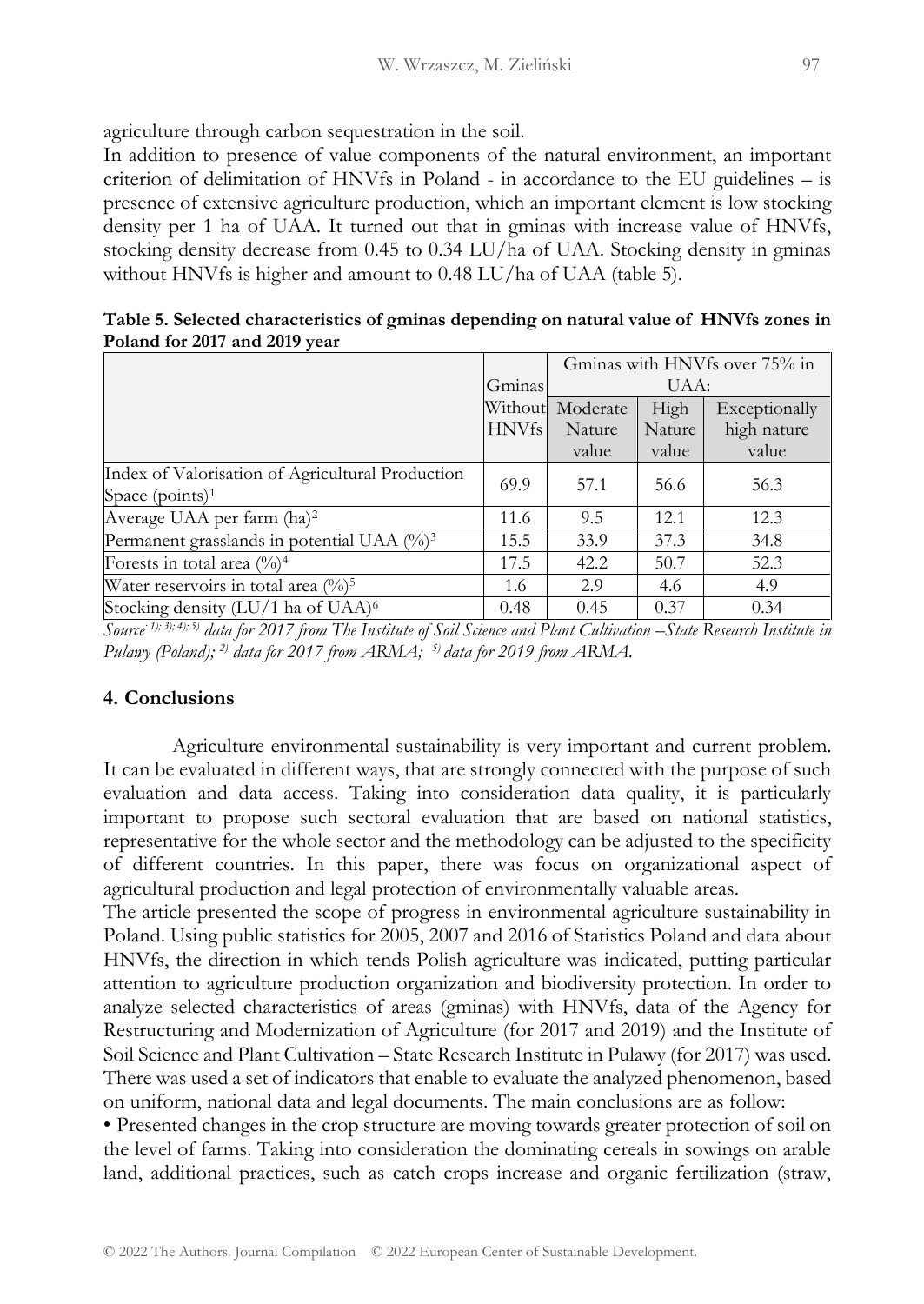green manure), are recommended.

• During the analyzed period, there was observed decreasing trend in the number of livestock agricultural holdings and livestock population (particularly pigs, goats and sheep) which proved getting weaken relation of crop and animal production in farms, then reduced natural fertilizers delivered to the soil. Such processes will strengthen the need of mineral fertilization and potentially generate environmental threats.

• Environmental sustainability of the farm is described by proportions and relations of crop and animal production. Farm environmental sustainability in Poland partly improved, which essentially resulted from the improvement of organic matter in the soil and structure of the crops. Taking into account environmental sustainability, there is problematic inadequate diversification of crops and decrease in livestock production. Those elements of agricultural production are translated into improper macroelement balance in the soil.

• The presented statistics proved simplification of production at the farm level, in other words, narrowing types of agricultural activities. The problematic issue is farms' withdrawal from livestock production, that is observed in dynamic increase of nonlivestock farms' number. This processes potentially bring environmental costs. Due to the high share of farms specialized in field crops in the Polish agriculture, their organization and applied agricultural practices will mainly contribute to the environmental sustainability of the agricultural sector.

• From the point of view of the sustainability of Polish agriculture, his contribution to the protection of biodiversity is especially important. Therefore, it is important to indicate share of areas with agriculture that complies with the EU HNVfs requirements. According to the EU guidelines, an important feature of HNVfs is extensive agricultural production and presence of natural and structural elements in the landscape.

• In Poland, share of HNVfs in UAA is even 27,1%, of which 12,5% are agricultural areas with particularly high nature value. It should be emphasized, that gminas with high saturation of HNVfs are characterized by a large share of i.a. permanent grasslands in UAA and forest and water reservoirs in total area. These are also areas where is extensive agricultural production, which is mainly characterized by a small stocking density per 1 ha of UAA.

Summing up, research results indicated that Poland has a great potential of valuable natural farming areas. Environmental development of agriculture is observed, but still there are observed problematic aspects of production organization that create the potential threat to the environment.

# **References**

- Andersen, E.; Baldock, D.; Bennett, H.; Beaufoy, G.; Bignal, E.; Brouwer, F.;, Elbersen, B.; Eiden, G.; Godeschalk, F.; Jones, G.; McCracken, D.; Nieuwenhuizen, W., van Eupen, M., Hennekens, S. and Zervas, G. (2003). *Developing a High Nature Value Farming area indicator*. Internal report for the European Environment Agency. IEEP, 2007.
- Baldock, D., Beaufoy, G., Bennett, G., Clark, J.(1993). *Nature conservation and new directions in the Common Agricultural Policy*. IEEP, London.
- Benzler A.(2017). *Drawing on national experience for identifying HNV farmland at European scale: HNV farmland monitoring in Germany*, Vienna, 12th June 2017, Expert workshop "Revising the JRC/EEA EU-level HNV Farmland methodology.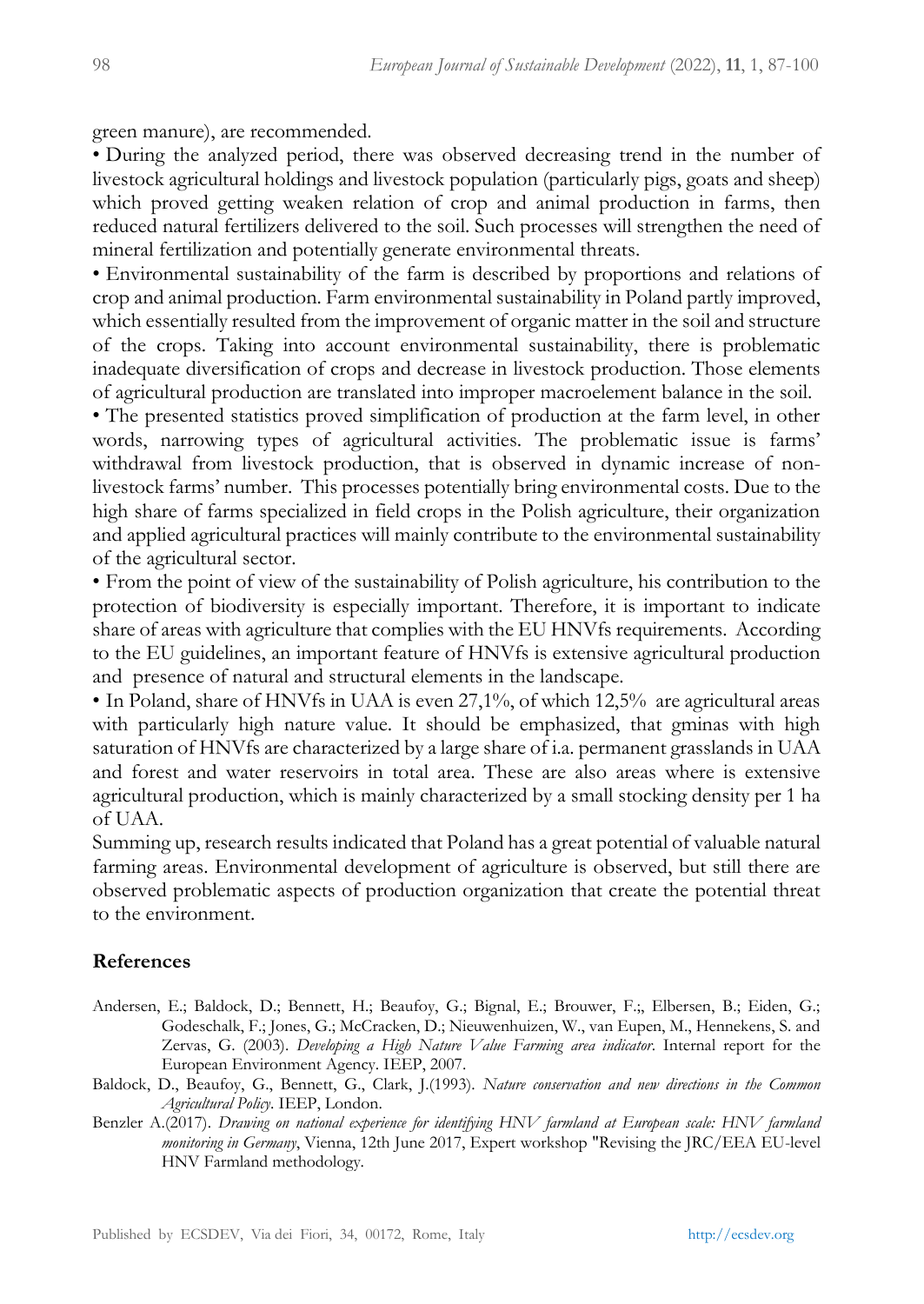- Bocian, M., Cholewa, I., Tarasiuk, R. (2017). *Współczynniki Standardowej Produkcji "2013" dla celów Wspólnotowej Typologii Gospodarstw Rolnych*. IERiGŻ-PIB, Warszawa.
- Commission of the European Communities (CEC). (2000). Indicators for the Integration of Environmental Concerns into the Common *Agricultural Policy. Communications from the Commission to the Council and the European Parliament*. COM(2000). Brussels.
- Cooper, T., Hart, K. Baldock, D. (2009) *The Provision of Public Goods Through Agriculture in the European Union, Report Prepared for DG Agriculture and Rural Development*. Contract No 30-CE-0233091/00-28, IEEP, London.
- European Comission (EC). (2008). *Streamlining of environmental indicators, project summary*. Task force on the ESEA meeting of 9-10 April 2008, Eurostat.
- European Commission (EC) (2017a). *Working document. Practices to identify, monitor and assess HNV farming in RDPs 2014-2020*. EC 2017.
- European Commission (EC) (2017b). *Technical handbook on the monitoring and evaluation framework of the Common Agricultural Policy 2014-2020*, EC 2017.
- European Commission (EC) (2019). *The environmental objectives of the future CAP*, [https://ec.europa.eu/info/news/environmental-care-and-climate-change-objectives-future-cap-](https://ec.europa.eu/info/news/environmental-care-and-climate-change-objectives-future-cap-2019-jan-25_en)[2019-jan-25\\_en,](https://ec.europa.eu/info/news/environmental-care-and-climate-change-objectives-future-cap-2019-jan-25_en) access on: 10.03.2021
- European Commission (EC) (2019a). *Communication from the Commission to the European Parliament, the European Council, the Council, the European Economic and Social Committee and the Committee of the Regions, European Green Deal*, COM(2019) 640 final, 11.12.2019.
- European Commission (EC) (2020a). *Communication from the commission to the European Parliament, The Council, The European Economic and Social Committee and The Committee of the Regions. A farm to fork Strategy for a fair, healthy and environmentally-friendly food system*. COM (2020) 381 final.
- European Commission (EC) (2020b). *Communication from the commission to the European Parliament, The Council, The European Economic and Social Committee and The Committee of the Regions. EU Biodiversity Strategy for 2030*. COM(2020)380 final
- Goraj, L., Bocian, M., Cholewa, I., Nachtman, G., Tarasiuk, R. (2012). *Współczynniki Standardowej Produkcji "2007" dla celów Wspólnotowej Typologii Gospodarstw Rolnych*. IERiGZ-PIB, Warszawa.
- Harasim, A. (2014). *Przewodnik do oceny zrównoważenia rolnictwa na różnych poziomach zarządzania*. IUNG-PIB, Puławy.
- Henle, K., Alard, D., Clitherow, J., Cobb, P., Firbank, L., Kull, T., McCracken, D., Moritz, R.F.A., Niemela, J., Rebane, M., Wascher, D., Watt, A., Young, J. (2008). *Identifying and managing the conflicts between agriculture and biodiversity conservation in Europe - A review*. Agriculture, Ecosystems and Environment, vol 124.
- Huylenbroeck, G. van, Durand, G. (eds.). (2003). *Multifunctional Agriculture. A New Paradigm for European Agriculture and Rural Development*, Ashgate, Hampshire-Burlington.
- Hünig, C., Benzler, A. (2017).*Das Monitoring der Landwirtschaftsflachen mit hohem Naturwert in Deutchland*. BfN-Skripten 476.
- Jadczyszyn J., Kopiński J., Kuś J., Łopatka A., Madej A., Matyka M., Musiał W., Siebielec G. (2013) *Rolnictwo na obszarach specyficznych*. Powszechny Spis Rolny 2010, GUS, Warszawa.
- Jadczyszyn J., Zieliński M. (2020). *Assessment of farms from High Nature Value Farmland areas in Poland*, Annals PAAAE, vol.XXII,no.3.
- Johnson V. O.I (1980). Relevance of environmental education and training in agriculture. *Environment International*, 4, 1, 69-73.
- Lankoski, J., Thiem, A., (2020). Linkages between agricultural policies, productivity and environmental sustainability. *Ecological Economics*, 178, 1-9.
- Loon, G. W. van, Patil, S. G., Hugar, L. B. (2005), *Agricultural Sustainability. Strategies for Assessment*. SAGE Publications, New Delhi/Thousand Oaks/London.
- Matyka M., Jugowar J.L., Kowalczyk A., Kozyra J., Łopatka A., Piórkowski H., Radzikowski P., Siebielec G., (2019). *Ocena rezultatów wdrażania Programu Rozwoju Obszarów Wiejskich na lata 2014-2020 w latach 2014- 2018*.Zadanie II-środowisko i klimat. Raport końcowy. MRiRW, Warszawa.
- Ministry of Agriculture and Rural Development. (2018). *Wsparcie Rolnictwa*, http://www.minrol.gov.pl/Wsparcie-rolnictwa, access on: 08.03.2021.
- Ministry of Agriculture and Rural Development. (2019). *Reports and publications*, www.gov.pl/web/agriculture/reports-and-publications, access on: 08.03.2021.